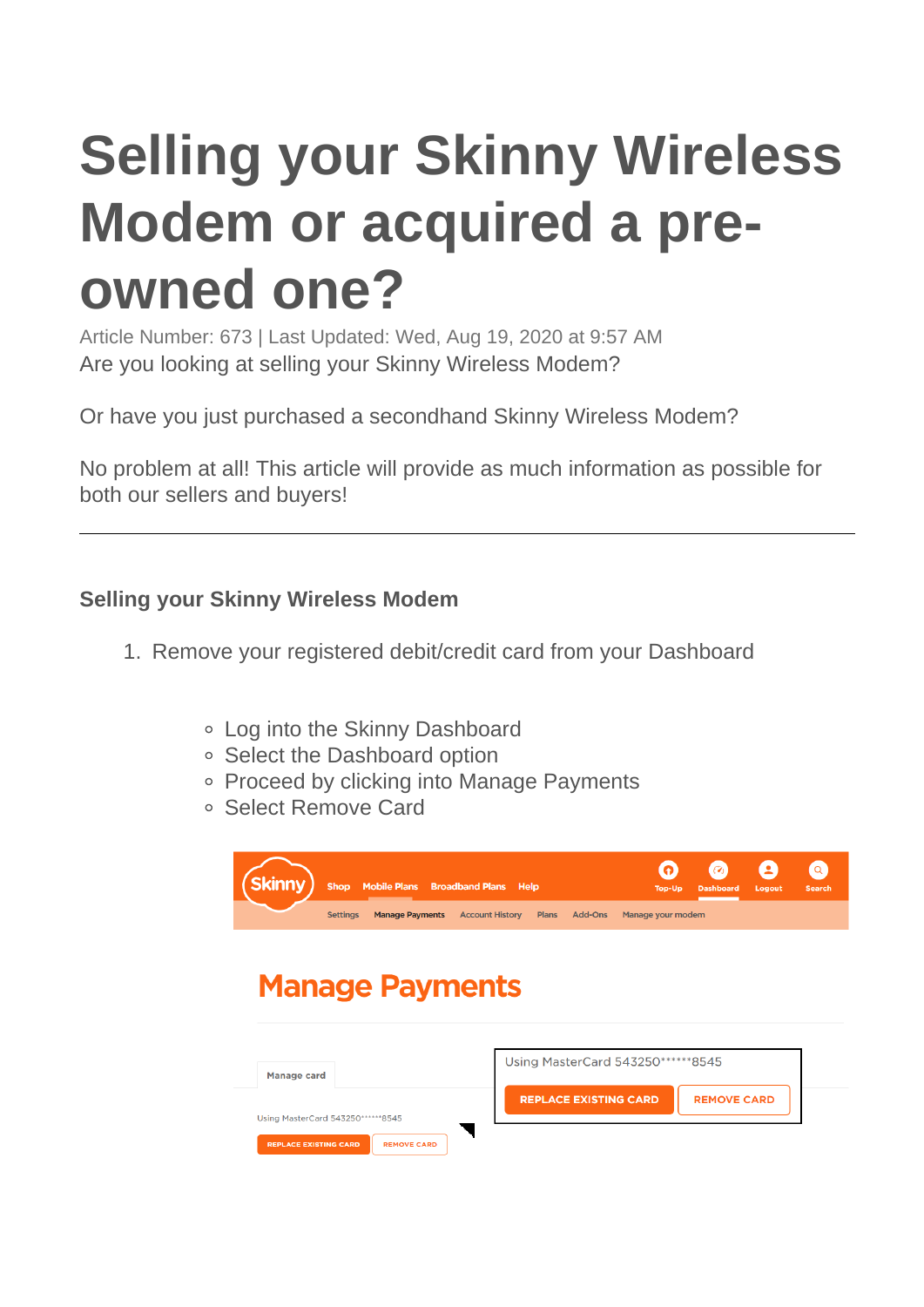- 2. Change your registered email address to the new owner's email address (if applicable)
	- Log into the Skinny Dashboard
	- <sup>o</sup> Select the Dashboard option
	- Proceed by clicking into Settings and Edit Your Details
	- Enter the new owner's First Name, Last Name, and Email address and click Save Changes.
	- You can also set a new password by selecting Change Password

| <b>Edit your details</b>                                                |                         |                      |                                              |                 |  |  |
|-------------------------------------------------------------------------|-------------------------|----------------------|----------------------------------------------|-----------------|--|--|
| About you                                                               |                         |                      |                                              |                 |  |  |
| Please check that your details are right, and fill in any blank fields. |                         |                      |                                              |                 |  |  |
| <b>REQUIRED</b>                                                         |                         | <b>REQUIRED</b>      |                                              | <b>REQUIRED</b> |  |  |
| First name                                                              | Last name               |                      | <b>Email address</b>                         |                 |  |  |
| This value is required.                                                 | This value is required. |                      | This value is required.                      |                 |  |  |
| Date of Birth                                                           |                         |                      | Please select which gender you identify with |                 |  |  |
| <b>MONTH</b><br><b>DAY</b>                                              | <b>YEAR</b>             | <b>PICK ONE</b>      |                                              |                 |  |  |
| <b>Postal Address</b>                                                   |                         |                      |                                              |                 |  |  |
| Address 1                                                               |                         | Address <sub>2</sub> |                                              |                 |  |  |
|                                                                         |                         |                      |                                              |                 |  |  |
| Suburb                                                                  | Town/City               |                      | Postcode                                     |                 |  |  |
| <b>SAVE CHANGES</b>                                                     |                         |                      | What's my postcode?                          |                 |  |  |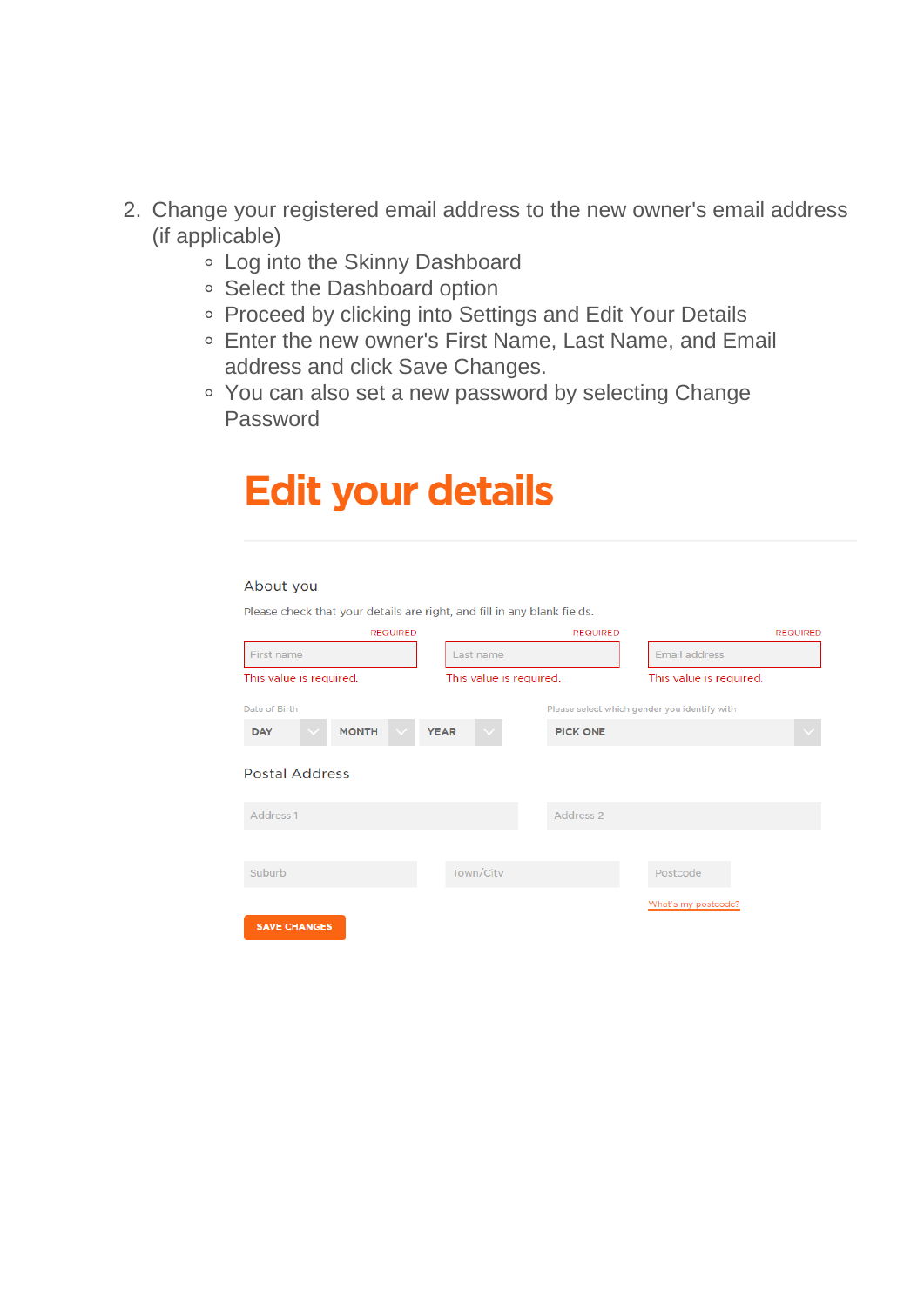# **Change password**

| Enter current password                                                                                                                   |  |
|------------------------------------------------------------------------------------------------------------------------------------------|--|
|                                                                                                                                          |  |
| Enter new password                                                                                                                       |  |
|                                                                                                                                          |  |
| <b>Confirm Password</b>                                                                                                                  |  |
|                                                                                                                                          |  |
| Your password needs to contain at least 8 characters, one upper case and one numeric character. It cannot<br>contain your email address. |  |
| <b>CHANGE PASSWORD</b>                                                                                                                   |  |

- 3. Is the new owner's address eligible?
	- o If the address is eligible, all you'll need to do is contact us via chat (or email to [Support@skinny.co.nz](mailto:Support@skinny.co.nz)) regarding this move of address.
	- If the address is not eligible, unfortunately, the new owner will not be able to use the modem.
	- o If the modem is staying at the same location as before, you won't need to do anything at all!

#### Are we in your area? 2

Pop your address in here to see if you can get Skinny Wireless 4G Broadband at your place.

### 50 Cambridge Terrace, Papatoetoe, Manukau, Auckland

Success! It looks like you should be able to get Skinny Broadband at your place. Your Skinny modem can only be used at this address. If used anywhere else, we may need to stop your service. Please also note Skinny Broadband is only for consumer customers (not businesses).

**Change Address**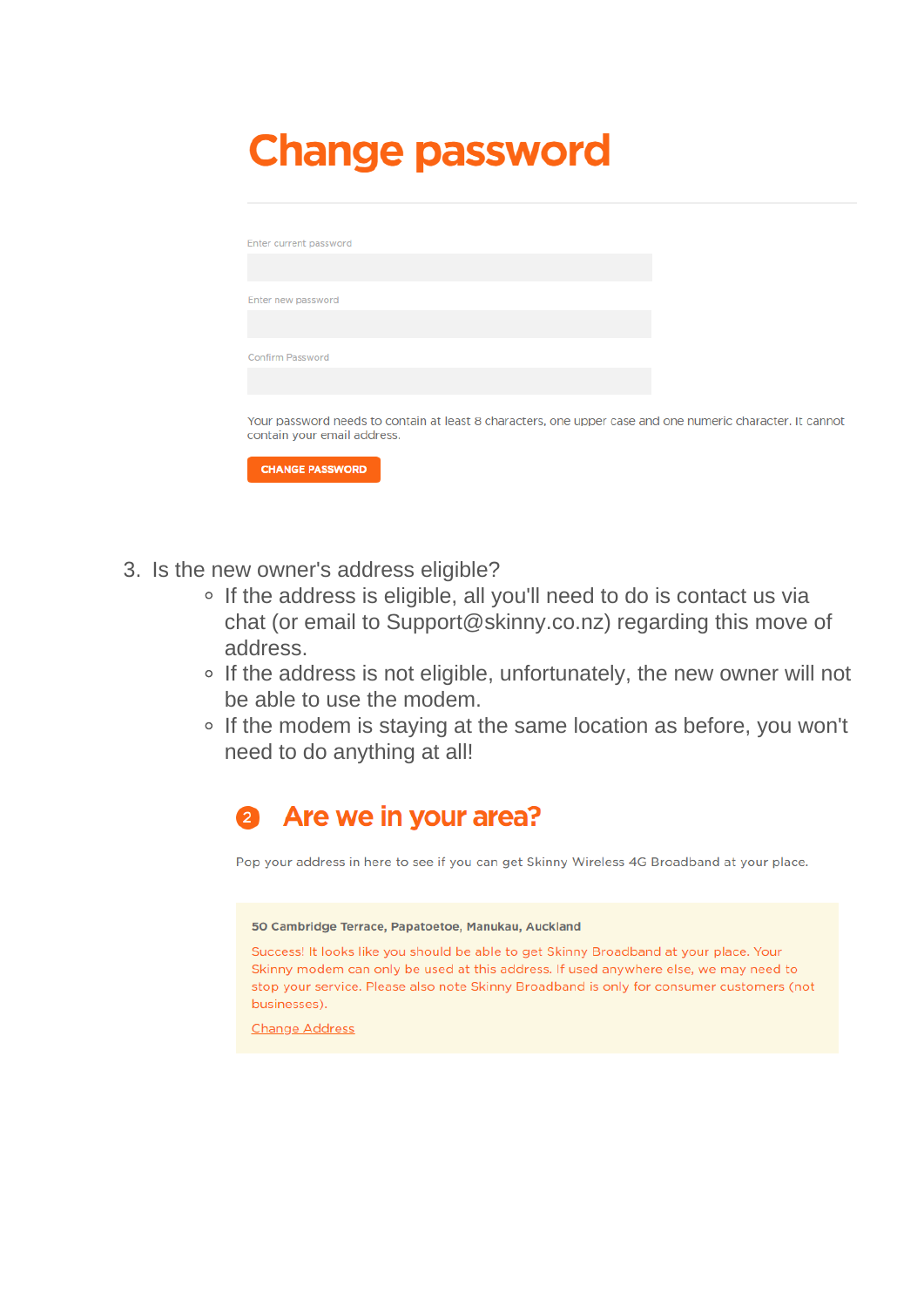

### **Buying a pre-owned Skinny Wireless Modem**

- 1. Ensure that your address is eligible on the [Address Checker](https://www.skinny.co.nz/broadband/)
	- If your address is eligible, all you'll need to do is contact us via chat (or email to [Support@skinny.co.nz](mailto:Support@skinny.co.nz)) regarding this move of address.
	- If your address is not eligible, unfortunately, you will not be able to use the modem.
	- If the modem is staying at the same location as before, you won't need to do anything at all!

## Are we in your area?

Pop your address in here to see if you can get Skinny Wireless 4G Broadband at your place.

### 50 Cambridge Terrace, Papatoetoe, Manukau, Auckland

Success! It looks like you should be able to get Skinny Broadband at your place. Your Skinny modem can only be used at this address. If used anywhere else, we may need to stop your service. Please also note Skinny Broadband is only for consumer customers (not businesses).

**Change Address**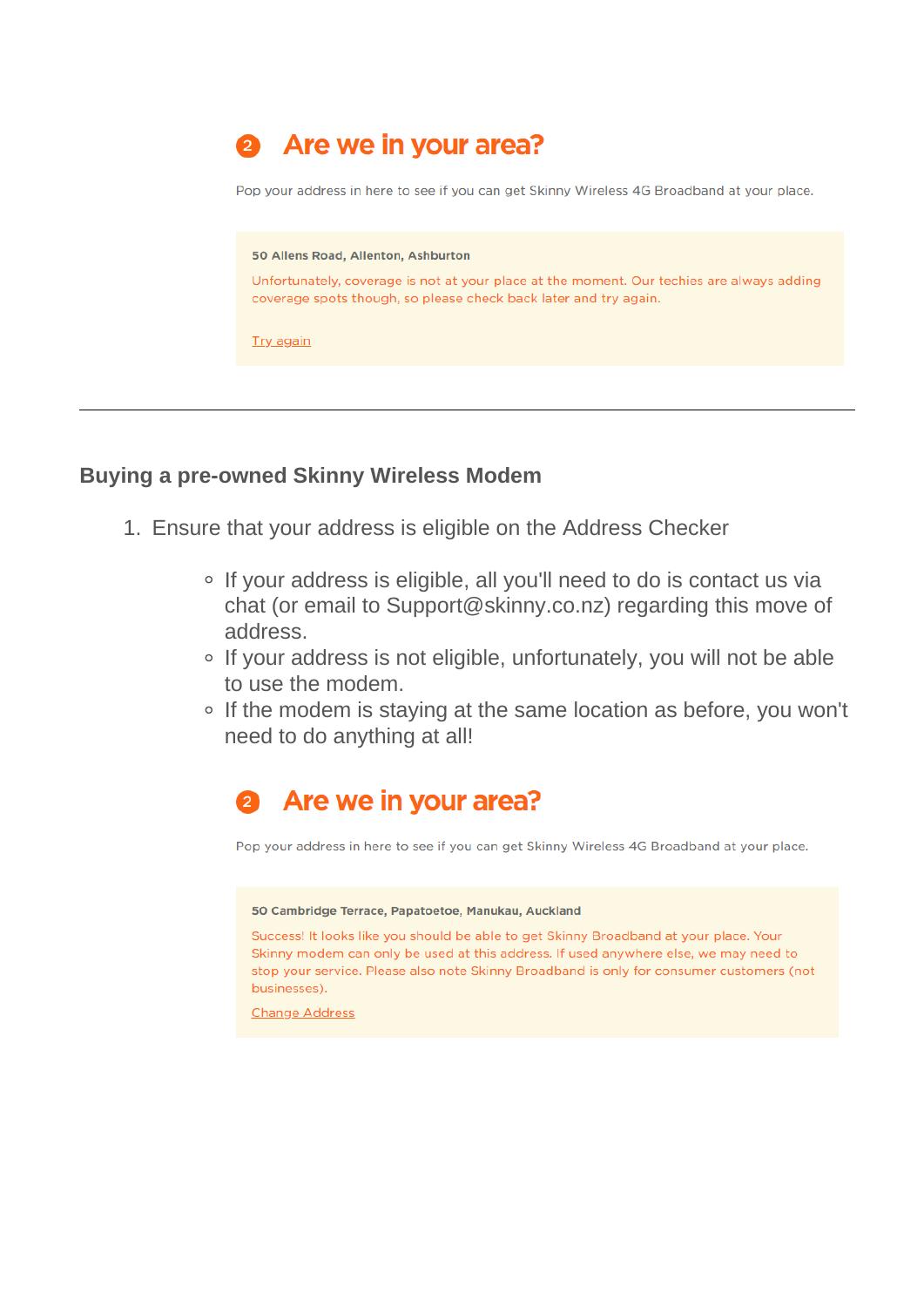

- 2. Ensure that your email address is registered on the Skinny Website.
	- Make sure that the previous owner has saved your email address and a generic password so you can log in and edit your own details.
	- If you're having issues with this process, please contact us via chat or send an email to us on [Support@skinny.co.nz](mailto:Support@skinny.co.nz).
- 3. Save your card details.
	- Log into the Skinny Dashboard
	- Select the Dashboard option
	- Proceed by clicking into Manage Payments
	- Select Add Card

# **Manage Payments**

**Manage card** 

You currently don't have any card stored against your account, want to make things easy and add one now?

**ADD CARD**